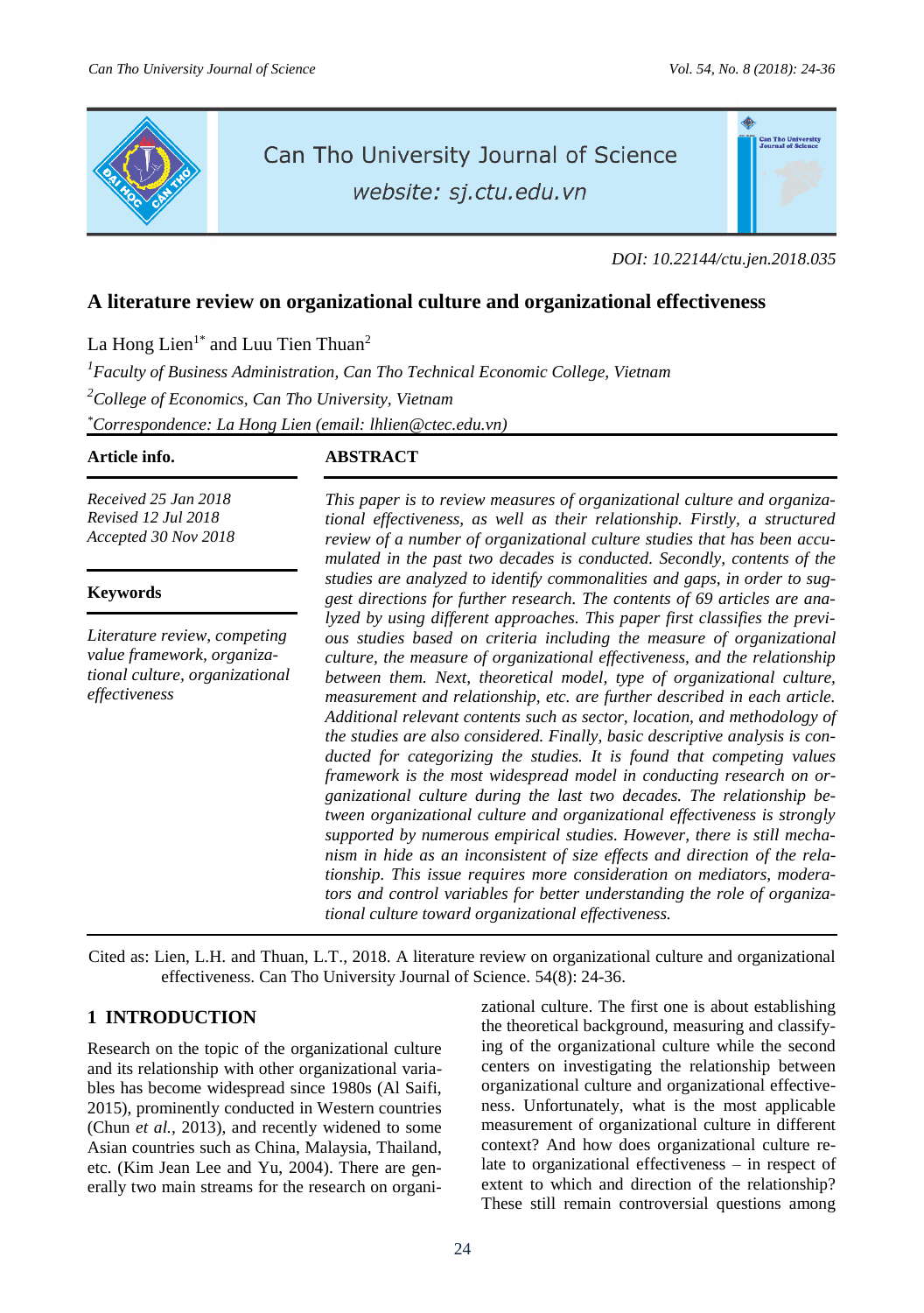scholars and researchers (Hartnell *et al.,* 2011; Cui and Hu, 2012). For that reason, this paper statistically reviews the literature to explore the most acceptable measurement of organizational culture, especially in the environment of Vietnam. Also, this paper verifies the relationship between organizational culture and organizational effectiveness, along with explanations of possible hidden relations.

In Vietnam, the topic of organizational culture is not only increasingly concerned by researchers (Nguyen Viet Loc, 2009; Do Huu Hai, 2014; Nguyen Hai Minh, 2015; Do Thi Minh Phuong and Nguyen Tich Nghi, 2016) but also by practitioners in different areas including schools, hospitals, banks, other enterprises, etc. From government's perspective, organizational culture has been highlighted as an important factor for enterprise development. For example, at the workshop on "Building organizational culture, Vietnamese business culture for sustainable development", along with products quality, technology, and business capabilities, organizational culture is considered as an important resource, determining the success of enterprises (Mai Nguyen, 2016). In spite of a remarkable increase in discussion and practical implications of organizational culture in different organizations (FPT, Viettel, Vietcombank, PvCombank, Vietinbank, Vingroup, etc.) the number of academic works in this term remains limited in Vietnam. Thus, the basic research on organizational culture and its relationship with organizational effectiveness would be of great significance for both managerial theory and practice.

For these reasons, this paper is aimed at providing a structured review of organizational culture literature that has accumulated in the past two decades. The second purpose is to conduct a basic descriptive analysis on the contents of the studies to identify commonalities as well as gaps, in order to suggest directions for further research, especially in Vietnamese context. By using some basic descriptive analyses, this paper is an attempt to organize the updated literature to identify similarities and differences; therefore, suggestions for further research is a modest academic contribution. Furthermore, organizational culture is an important tool in executive management (Denison, 2001), and cultural studies are rich and diversity in content (Hartnell *et al.,* 2011). It is not easy for managers as well as researchers, especially those who first study about organizational culture, to find reliable and updated research paper. Thus, in an effort to summarize and categorize organizational culture literature based on different criteria, this study will provide a reliable and update references source for managers and researchers who interested in this topic.

### **2 LITERATURE REVIEW**

## **2.1 Organizational culture**

### *2.1.1 Background*

In the 1970s, the prevalence of Japanese business success and the decrease in US firm's performance moved researchers to re-examine knowledge on organization management and behavior (Plakhotnik and Rocco, 2013). The seminal work, "On Studying Organizational Cultures" by Pettigrew (1979) was one of the first and valuable research utilizing anthropology-based cultural analysis into business organizations. This was followed by Ouchi (1981), Peters and Waterman (1982), Deal and Kennedy (1982), Denison (1990), and Gordon and Ditomaso (1992) exploring how organizational culture contribute to business success (Agbejule, 2011; Plakhotnik and Rocco, 2013). These researchers confirmed that certain values of organizational cultures lead to superior financial performance (Agbejule, 2011). For example, studies by Denison (1990) and Gordon and Ditomaso (1992) indicated that flexibility and adaptability values are associated with better financial performance (Agbejule, 2011). Since then, organizational culture has become a popular topic in business literature and been considered as a useful tool for enhancing organizational effectiveness (Denison, 2001).

#### *2.1.2 Definition*

Organizational culture is the concept belonging to the organizational behavior and much reviewed in literature. A depth review of literature indicates that the definitions of organizational culture are numerous (Cui and Hu, 2012; Plakhotnik and Rocco, 2013). Fortunately, although scholars do show disagreement about a few certain themes, most of them have come to an agreement that organizational culture consists of a combination of values, beliefs, and assumptions shared by organizational members to guide them to the acceptable behavior in their organization (Hofstede, 2001; Huey and Zaman, 2009; Cui and Hu, 2012). Schein (2010) states that *"Organizational culture is a pattern of shared basic assumptions that the group learned as it solved its problems of external adaptation and internal integration, that has worked well enough to be considered valid, and therefore, to be taught to new members as the correct way to perceive, think, and feel in relation to those problems".* This is the foundational and concise definition of organiza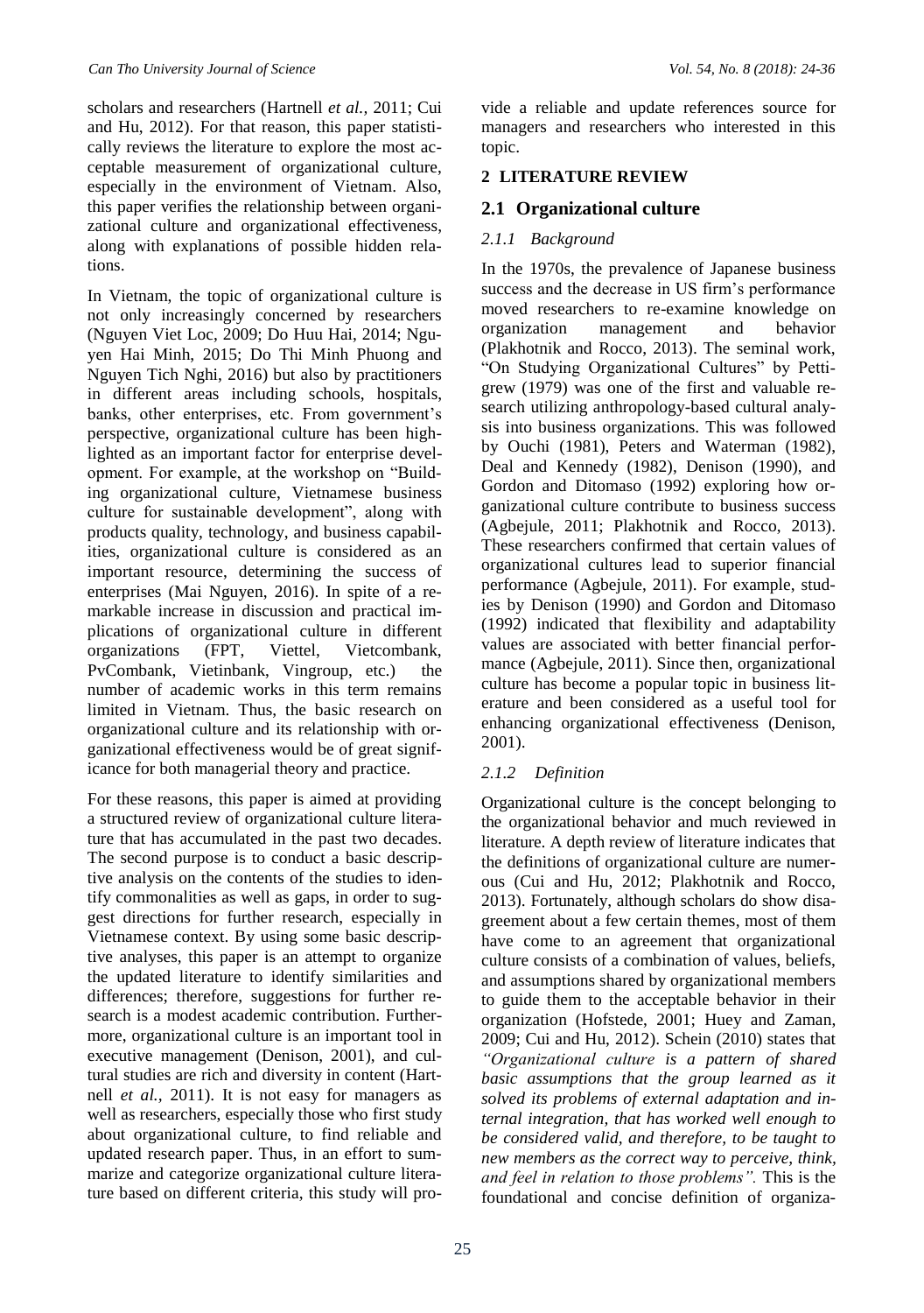tional culture (Belias and Koustelios, 2014). Thus, this paper uses defintion by Schein (2010), not only because it is the gold standard applied by numerous theorists and researchers (LaCasse, 2010; Al Saifi, 2015), but also because it encompasses the three key themes of organizational culture mentioned above.

According to Tharp (2009), Schein (2010) classified culture of an organizational into three main categories:

*(1)Observable artifacts (symbols)* refer to an organization's attitudes, behaviors and beliefs, architecture, physical surroundings, products, technologies, style (uniform, art, publications, etc.), published values and mission statement, language, gossip, jargon, humor, myths and stories, practices, rituals, ceremonies, and taboos.

*(2)Espoused values (shared values)* are those championed by a company's leadership and management. They are distinguished from enacted values, that employees' actual behavior reflects. While the role of espoused values play in organizational culture is undeniable, many scholars claim that it is erroneous to ascribe values, which are located only in individuals, to a corporate entity or to a group of individuals. Thus, the espoused values particularly influence leaders and subsequently influences company behavior.

*(3)Basic assumptions* are underlying, often unconscious, determinants of an organization's attitudes, thought processes, and actions. These assumptions are central to its culture. Values that gain long-term acceptance often become so ingrained and takenfor-granted that individuals are usually unaware of their influence. They usually provide a tacit sense of security and an unquestioned impetus for perceptions and behavior.

According to the suggestion of Cui and Hu (2012), "the basic assumption is the original resource for the organization culture, but difficult for measure. The symbol would be visible and audible. However, they need professional skills, hard to master, to decipher them into the phase of culture. On the other hand, the shared value is the most accepted aspect in the research of organization culture due to its meaning and measurement". Following this suggestion, the shared values are considered as the key aspect to conduct a review on the relationship between organizational culture and organizational effectiveness in this paper.

#### *2.1.3 Types of organizational culture*

Along with the vast amount of definition, organizational culture has many categorizations. Types of organizational culture are useful as basis for the diagnosing and comparing of phenomena in different companies and investigating the relationship with other organizational variables (Eckenhofer and Ershova, 2011). Popular typologies/dimensions of organizational culture together with a list of references are summarized in Table 1.

As shown in Table 1, there are eight major models along with relevant types to assess organizational culture. Among them, the most applicable model for conducting research on organizational culture is the competing values framework (CVF) and its matched tool (organizational culture assessment instrument – OCAI) developed by Cameron and Quinn (1999). The CVF indicates that an organization consists of four culture types: clan, adhocracy, market and hierarchy. According to these authors, the above four cultural types can be briefly characterized as follows:

*Clan Culture:* This working environment is a friendly one. People have a lot in common, and it is similar to a large family. The leaders or the executives are seen as mentors or maybe even as father figures. The organization is held together by loyalty and tradition. There is great involvement. The organization emphasizes long-term human resource development and bonds colleagues by morals. Success is defined within the framework of addressing the needs of the clients and caring for the people. The organization promotes teamwork, participation, and consensus.

*Adhocracy Culture:* This is a dynamic and creative working environment. Employees take risks. Leaders are seen as innovators and risk takers. Experiments and innovation are the bonding materials within the organization. Prominence is emphasized. The long-term goal is to grow and create new resources. The availability of new products or services is seen as success. The organization promotes individual initiative and freedom.

*Market Culture:* This is a results-based organization that emphasizes finishing work and getting things done. People are competitive and focused on goals. Leaders are hard drivers, producers, and rivals at the same time. They are tough and have high expectations. The emphasis on winning keeps the organization together. Reputation and success are the most important. Long-term focus is on rival activities and reaching goals. Market penetration and stock are the definitions of success. Competitive prices and market leadership are important. The organizational style is based on competition.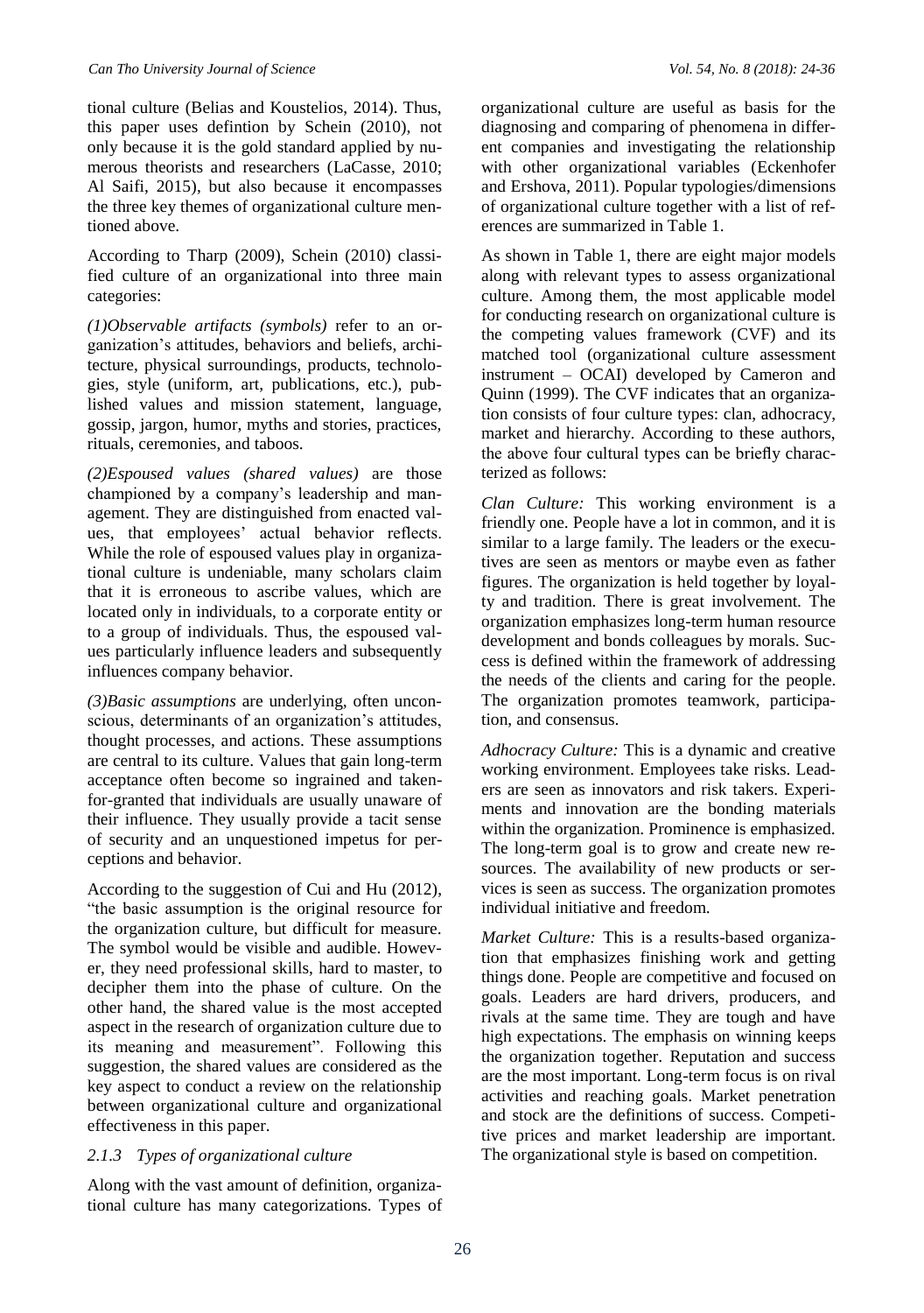| <b>Typology/Dimension</b>                                | <b>References</b>                                                                                                                                                                                                                                                                                                                                                                                                             |  |  |  |  |
|----------------------------------------------------------|-------------------------------------------------------------------------------------------------------------------------------------------------------------------------------------------------------------------------------------------------------------------------------------------------------------------------------------------------------------------------------------------------------------------------------|--|--|--|--|
| The CVF and Organizational Culture Assessment In-        | Cao et al. (2015); Sanz-Valle et al. (2011); Cerne                                                                                                                                                                                                                                                                                                                                                                            |  |  |  |  |
| strument (OCAI), by Cameron and Quinn (2006)             | et al. (2012); Eckenhofer and Ershova (2011);<br>Chidambaranathan and Regha (2016); Willar et al.                                                                                                                                                                                                                                                                                                                             |  |  |  |  |
| Adhocracy culture<br>$\overline{\phantom{0}}$            | (2011); Prajogo and McDermott (2011); Deem et                                                                                                                                                                                                                                                                                                                                                                                 |  |  |  |  |
| Clan culture<br>$\overline{\phantom{a}}$                 | al. (2015); Schmiedel et al. (2015); Haffar et al.                                                                                                                                                                                                                                                                                                                                                                            |  |  |  |  |
| Market culture<br>$\overline{\phantom{a}}$               | (2014); Ramachandran et al. (2011); Naranjo-                                                                                                                                                                                                                                                                                                                                                                                  |  |  |  |  |
| Hierarchy culture                                        | Valencia et al.(2011); Singh (2013); Rawashdeh et<br>al. (2015); Agbejule (2011); Gambi et al.(2015);<br>Ahmadi et al. (2012); Valencia et al. (2010); Zu et<br>al. (2011); Heritage et al. (2014); Asaad and Omer<br>(2016); Carlstrom and Ekman (2012); Papadimitri-<br>ou and Kargas (2012); Gupta (2011); Akhavan et<br>al. (2014); Racelis (2010); Chun et al. (2013); Va-<br>lencia et al. (2011); Uzkurt et al. (2013) |  |  |  |  |
| Organizational Culture Survey, by Denison and Neale      | Arefin et al. (2015); Goromonzi (2016); Mousavi                                                                                                                                                                                                                                                                                                                                                                               |  |  |  |  |
| (1996)                                                   | et al. (2015); Nikpour (2017); Amah and Ahiauzu                                                                                                                                                                                                                                                                                                                                                                               |  |  |  |  |
| Adaptability<br>$\overline{a}$                           | (2013); Fey and Denison (2003); Laforet (2016)                                                                                                                                                                                                                                                                                                                                                                                |  |  |  |  |
| Consistency<br>$\overline{a}$                            |                                                                                                                                                                                                                                                                                                                                                                                                                               |  |  |  |  |
| Involvement<br>$\overline{\phantom{0}}$                  |                                                                                                                                                                                                                                                                                                                                                                                                                               |  |  |  |  |
| <b>Mission</b>                                           |                                                                                                                                                                                                                                                                                                                                                                                                                               |  |  |  |  |
| Organizational culture index, by Wallach's (1983)        | Deshpandé and Farley (2004); Silverthorne (2004);                                                                                                                                                                                                                                                                                                                                                                             |  |  |  |  |
| Bureaucratic culture                                     | Hadian (2017)                                                                                                                                                                                                                                                                                                                                                                                                                 |  |  |  |  |
| Supportive culture<br>$\overline{\phantom{0}}$           |                                                                                                                                                                                                                                                                                                                                                                                                                               |  |  |  |  |
| Innovative culture                                       |                                                                                                                                                                                                                                                                                                                                                                                                                               |  |  |  |  |
| Organizational Culture Inventory, by                     | Bigliardi et al. (2012)                                                                                                                                                                                                                                                                                                                                                                                                       |  |  |  |  |
| Cooke and Rousseau (1988)                                |                                                                                                                                                                                                                                                                                                                                                                                                                               |  |  |  |  |
| Constructive culture                                     |                                                                                                                                                                                                                                                                                                                                                                                                                               |  |  |  |  |
| Passive-defensive culture                                |                                                                                                                                                                                                                                                                                                                                                                                                                               |  |  |  |  |
| Aggressive -defensive culture                            |                                                                                                                                                                                                                                                                                                                                                                                                                               |  |  |  |  |
| OCTAPACE Organizational Culture, by Pareek (2003)        |                                                                                                                                                                                                                                                                                                                                                                                                                               |  |  |  |  |
| Openness                                                 |                                                                                                                                                                                                                                                                                                                                                                                                                               |  |  |  |  |
| Confrontation<br>$\overline{\phantom{a}}$                |                                                                                                                                                                                                                                                                                                                                                                                                                               |  |  |  |  |
| Trust<br>$\overline{\phantom{a}}$                        | Erkutlu (2011); Carville and Sudha (2016)                                                                                                                                                                                                                                                                                                                                                                                     |  |  |  |  |
| Authenticity<br>$\overline{\phantom{0}}$                 |                                                                                                                                                                                                                                                                                                                                                                                                                               |  |  |  |  |
| Pro-action<br>$\overline{a}$                             |                                                                                                                                                                                                                                                                                                                                                                                                                               |  |  |  |  |
| Autonomy                                                 |                                                                                                                                                                                                                                                                                                                                                                                                                               |  |  |  |  |
| Collaboration                                            |                                                                                                                                                                                                                                                                                                                                                                                                                               |  |  |  |  |
| Experimentation                                          |                                                                                                                                                                                                                                                                                                                                                                                                                               |  |  |  |  |
| Organizational Culture, by Physey (2004)                 | Alizadeh and Panahi (2013)                                                                                                                                                                                                                                                                                                                                                                                                    |  |  |  |  |
| Ask-oriented culture                                     |                                                                                                                                                                                                                                                                                                                                                                                                                               |  |  |  |  |
| Support-oriented culture<br>Achievement-oriented culture |                                                                                                                                                                                                                                                                                                                                                                                                                               |  |  |  |  |
|                                                          |                                                                                                                                                                                                                                                                                                                                                                                                                               |  |  |  |  |
| Power-oriented culture                                   |                                                                                                                                                                                                                                                                                                                                                                                                                               |  |  |  |  |
| Organizational Culture Questionnaire                     | Erkutlu $(2011)$                                                                                                                                                                                                                                                                                                                                                                                                              |  |  |  |  |
| Hierarchical (for bureaucratic)                          |                                                                                                                                                                                                                                                                                                                                                                                                                               |  |  |  |  |
| Risk-taking (for innovative)                             |                                                                                                                                                                                                                                                                                                                                                                                                                               |  |  |  |  |
| Encouraging (for supportive)                             |                                                                                                                                                                                                                                                                                                                                                                                                                               |  |  |  |  |
| Hierarchy Culture: This is a formalized and struc-       | organization functioning smoothly is most crucial.                                                                                                                                                                                                                                                                                                                                                                            |  |  |  |  |
| tured work environment. Procedures decide what           | Formal rules and policy keep the organization to-                                                                                                                                                                                                                                                                                                                                                                             |  |  |  |  |

tured work environment. Procedures decide what people do. Leaders are proud of their efficiencybased coordination and organization. Keeping the

Formal rules and policy keep the organization together. The long-term goals are stability and results, paired with efficient and smooth execution of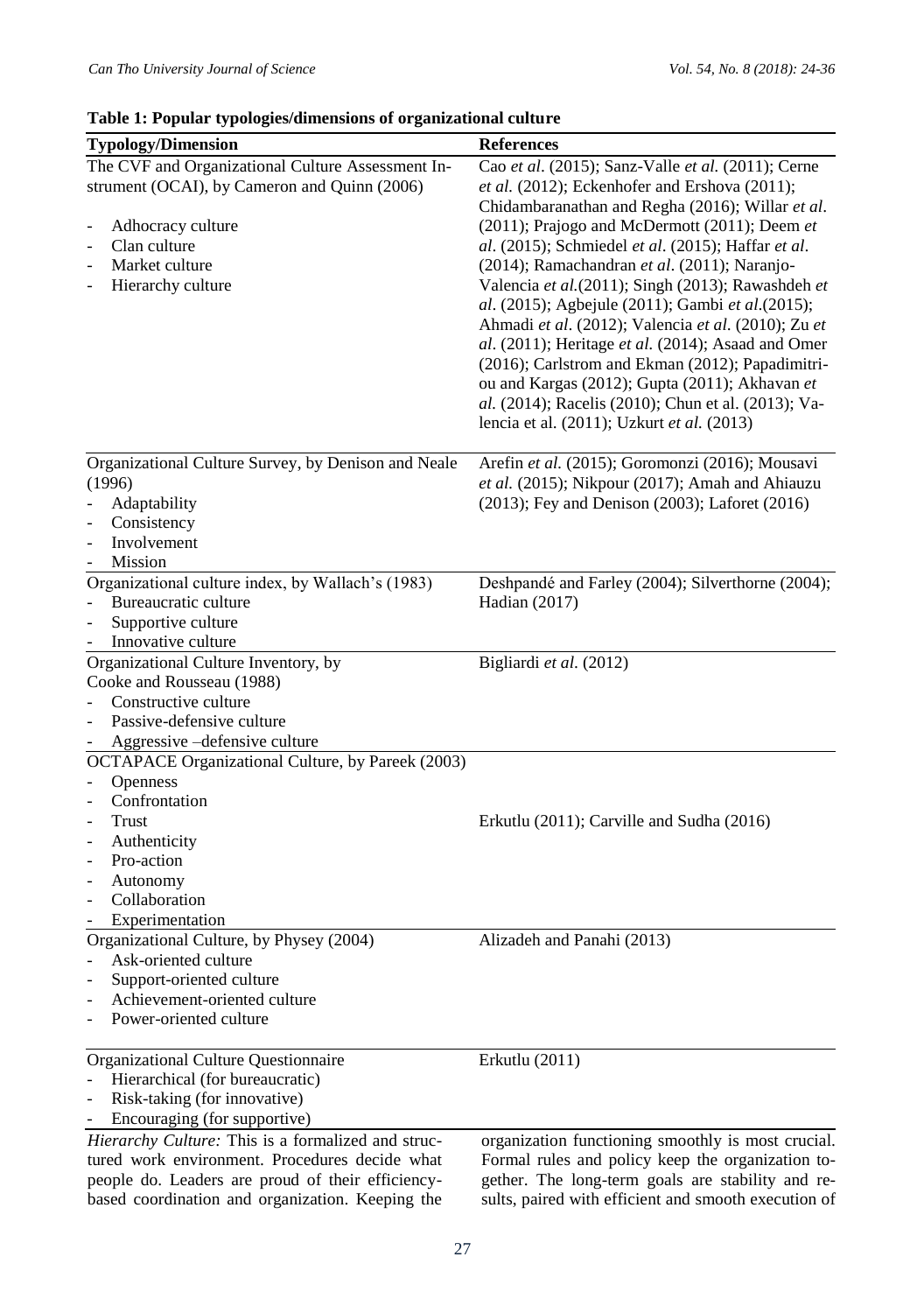tasks. Trustful delivery, smooth planning, and low costs define success. The personnel management has to guarantee work and predictability.

The four cultural types in the CVF model can be assessed by using the OCAI which is developed by Cameron and Quinn (1999). The OCAI has six dimensions that correspond to the four organizational culture types including (1) dominant characteristics, (2) organizational leadership, (3) management of employees, (4) organization glue, (5) strategic emphases, and (6) criteria of success. By averaging all individual OCAI scores of the six cultural dimensions, organizational culture profile can be defined<sup>1</sup>. The validity and applicability of the CVF and OCAI have been supported by numerous empirical studies in different context (Lamond, 2003; Yu and Wu, 2009; Hartnell *et al.,*  2011; Cui and Hu, 2012). For example, Yu and Wu (2009) conducting a literature review on organizational culture have pointed out that prominent advantages of the CVF and the OCAI compared to other instruments are fewer dimensions but broader implications. In addition, a large amount of empirical studies has established the reliability and validity of the CVF (e.g. Cao *et al*., 2015; Willar *et al*., 2016; Chidambaranathan and Regha, 2016). Moreover, the CVF and the OCAI are increasingly used in the context of some Asian countries such as China, Malaysia, Indonesia, Thailand (e.g. Deshpande and Farley, 2004; Kwan and Walker, 2004).

From the above discussion, it can be suggested that the CVF and its matched scale OCAI are suitable for conducting research on organizational culture in Vietnamese context, especially for studies on describing organizational culture and on identification of culture types related to other organizational variables. Moreover, deeply integrating in the world economy of Vietnam has stimulated an increase in the number of firms in different area applying organizational culture as a useful management tool to achieve better outcome (Nguyen Hai Minh, 2015; Do Thi Minh Phuong and Nguyen Tich Nghi, 2016). However, appropriate organizational culture types or values for superior performance of Vietnamese firms in general and for a firm in particular have been inadequately explored by academic studies. Thus, it is a promising research field to study the prerequisite conditions of different culture types and the relationships between organizational culture types and other variables of organizational outcome, especially organizational effectiveness in the context of Vietnam.

Further, one may also expect to contribute towards literature by modifying the CVF through doing empirical studies.

#### **2.2 Organizational effectiveness**

The CVF theory suggests that different cultural types are expected to relate to different organizational indicators, especially organizational effectiveness (Cameron and Quinn, 2006). Organizational effectiveness is initially defined as the extent to which an organization meets its objectives (Angle and Perry, 1981). Up to date, the majority of scholars have come to an agreement that organizational effectiveness is a very complex concept. There is no one generally accepted definition (Cui and Hu, 2012). Typically, organizational effectiveness is a measure of what organizational goals are and how well those goals are achieved at the organizational level (Cameron, 2010). As the case of organizational culture, there are many perspectives in the literature concerning how to measure organizational effectiveness (Hartnell, *et al.,* 2011). An overview of measures of organizational effectiveness and corresponding matched variables is presented in Table 2.

As can be seen in Table 2, for measuring organizational effectiveness, researchers have been applying different approaches, mainly classified into three categories: financial, non-financial and longterm development by using subjective (judgmental) or objective method (Cui and Hu, 2012). Suggested by Dalton *et al.* (2003), the financial variables cannot reflect the contribution of intangible factors (e.g. employees' attitudes, employees' behaviors, information and knowledge management etc.) to organizational values. On the other hand, the nonfinancial variables cannot reflect the value added in term of capital investment. For most part, Cui and Hu (2012) have concluded that in most studies, the organizational effectiveness is not measured separately but jointly different aspects. For example, Amah and Ahiauzu (2013) examined the extent to which employee involvement influences organizational effectiveness. In their study, "organizational effectiveness" was measured by profitability, productivity, and market share using a five-point Likert scale (ranging from 1 strongly disagree to 5 strongly agree). In a study by Arefin *et al.* (2015), organizational effectiveness of a company was measured by comparing with its key competitors based on criteria including more successful, greater market share, faster growth, more profitable and more innovative.

1

<sup>1</sup> More details about the CVF and OCAI are available at https://www.ocai-online.com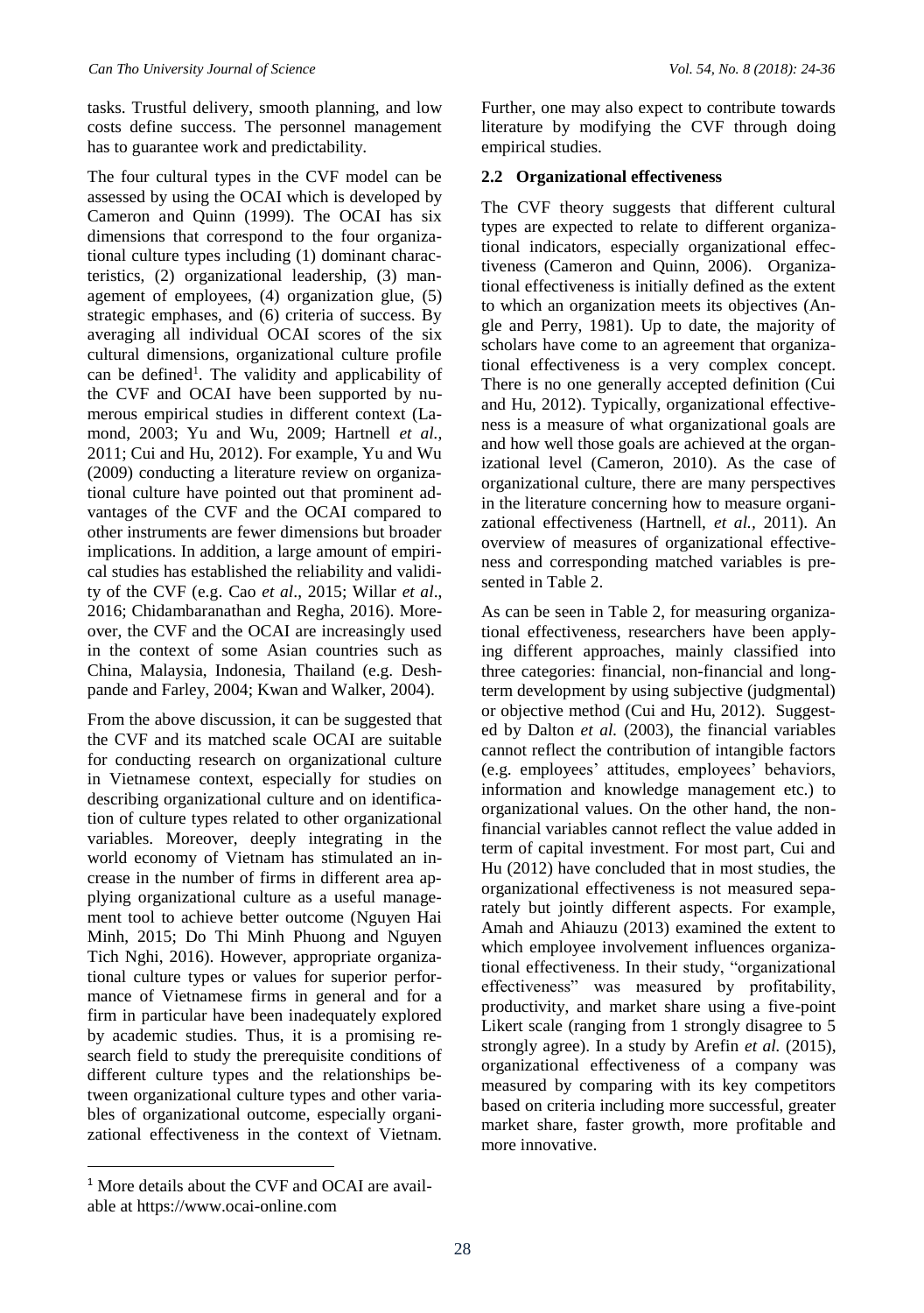| <b>Measures</b>            | Variable                                                                                                                                                                                                                                                                                                                                                                                 | <b>References</b>                      |  |  |
|----------------------------|------------------------------------------------------------------------------------------------------------------------------------------------------------------------------------------------------------------------------------------------------------------------------------------------------------------------------------------------------------------------------------------|----------------------------------------|--|--|
| Financial                  | profit rate, return on assets ratio (ROA), long-term Kaplan and Norton (1996), Moris-<br>profitability, sales growth rate, return on equity ratio sette (1997), Ingy Essam (2017)<br>(ROE), return on sales ratio (ROS)                                                                                                                                                                  | Roi (2006), Coram <i>et al.</i> (2011) |  |  |
| Non-financial              | employee satisfaction, customer satisfaction, turno- Kaplan and Norton (1996), Moris-<br>ver rate, quality of products/services, sales volume, sette (1997), Coram et al. (2011),<br>communication effectiveness, relationship building, Dossi and Patelli (2010)<br>courtesy, helping, sportsmanship civic virtue, inno-<br>vation, internal business processes, learning and<br>growth |                                        |  |  |
| Long term devel-<br>opment | long-run development, competitive strength, or the Liu (2003), Desai and Jain (1999)<br>long-run stock market performance                                                                                                                                                                                                                                                                |                                        |  |  |

**Table 2: The measures of organizational effectiveness**

long-run stock market performance In sum, there is no single indicator that would give a whole picture of the organizational effectiveness. Therefore, researchers should put a serious consideration in the variable selection based on type of organization, sector, and objective of the study. In addition, there is a prominent tendency that most researchers prefer subjective approach by using Likert scale and comparing with key competitors of the organization in measuring organizational effectiveness (e.g. Agbejule, 2011; Amah and Ahiauzu, 2013; Prajogo and McDermott, 2011; Arefin *et al.*, 2015; Rangriz and Soltanieh, 2015).

#### **2.3 Organizational culture and organizational effectiveness: The direct or indirect relationship**

The link between organizational culture and effectiveness has received much attention among researchers in the field of organizational culture (Ogbonna and Harris, 2000). Up to date, various studies have examined how organizational culture relates to organizational effectiveness. The main discussion of prior studies is that if an organization maintains a strong culture by demonstrating a wellintegrated and effective set of specific values, beliefs, and behaviors, then it will perform at a higher level of productivity (Sorensen, 2002). For example, Ravasi and Schultz (2006) indicated that organizations with strong culture in which its staffs have the common values, showing the performance over those organizations that have weak cultures. Furthermore, Baker (2009) confirmed that as an organization develops a strong culture, a positive impact on productivity is realized, whereas a weak and inappropriate culture has a negative impact on work productivity.

Along with discussions on "strong" and "weak" culture, researchers also argued that certain types or values of organizational culture lead to superior or inferior organizational effectiveness. For example, Ogbonna and Harris (2000) showed that competitive and innovative culture traits are positively correlated to effectiveness, while community and bureaucratic culture traits are negatively related to effectiveness. Valencia *et al*. (2010) found that while adhocratic cultures could enhance the development of new products or services, hierarchical cultures inhibit product innovation, thereby influencing organizational effectiveness. In a review on the basis of CVF theory, Hartnell *et al*. (2011) indicated that the adhocracy culture focused on innovative outputs; transformation; agility, dynamic and creative working environment are positively correlated to organizational effectiveness. By contrast, the effect of the hierarchy culture on organizational effectiveness is negative as this type of culture heavily focuses on a formalized and structured work environment with formal rules and policy, procedures and controlling. In addition, clan cultures dominated by friendly working environment, employee involvement, open communication and caring for the people have a significantly positive relationship with employee attitudes (Hartnell *et al*., 2011).

Although the relationship between organizational culture and organizational effectiveness is strongly supported by prior studies, the issue of direct or indirect relationship is still controversial among researchers (Hartnell *et al*., 2011; Cui and Hu, 2012). Recently, more and more studies have put much attention on verifying probable moderators or mediators to describe the indirect relationship between organizational culture and organizational effectiveness (e.g. Stoica *et al*., 2004; Valencia *et al*., 2010; Agbejule, 2011; Aktaş *et al*., 2011; Nikpour, 2017). For example, Stoica *et al*. (2004) argued that the relationship between organizational culture and organizational effectiveness is influenced by the way that organizations search for and use information such as management accounting information. Aktaş *et al*. (2011) found that the stability or variability of internal and external organizational environment and the top manager's values (self-direction and stimulation) play a moderator role on the relationship between organizational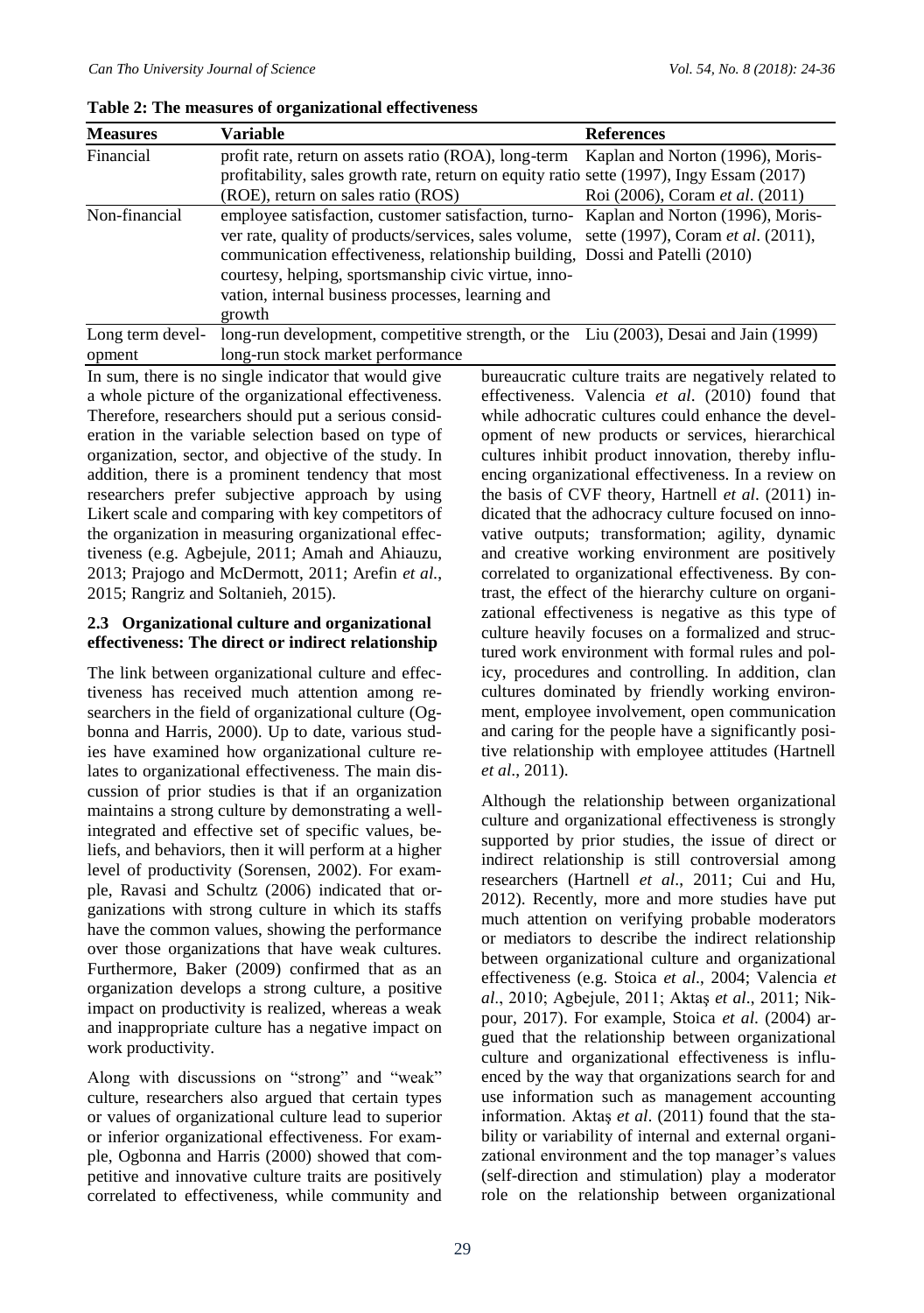culture and organizational effectiveness. The nature of the relationship between organizational culture and organizational effectiveness will be discuss in detail in the rest part of this paper.

Furthermore, to investigate the relationship between organizational culture and organizational effectiveness, researchers have applied different approaches. The popular ones are theoretical study and empirical study (Cui and Hu, 2012). In this paper, the analysis on the relationship between the mentioned variables is organized based on study's approach as follows:

The first and the most important approach is the theoretical perspective, which establishes the theoretical framework for the research of organizational culture. In this field, Barney (1986) and Arogyaswamy and Byles (1987) are pioneer scholars (Cui and Hu, 2012), followed by famous scholars such as Cameron and Quinn (1999), and Denison (1990). For example, Denison (1990) has built a model in his earlier research by combining 3 levels of culture by Schein (1984), and Quinn and Rohrbaugh's (1983) framework with flexibility versus control dimension. The Denison model groups an organization's culture into the four traits: (1) involvement (by employees in decisions and day-to-day tasks), (2) consistency (of organizational procedures), (3) adaptability (organizational change in response to customers and markets), and (4) mission (a sense of direction and performance expectations). Later on, Cameron and Quinn (1999) have developed an organizational culture framework built upon a theoretical model called the "competing values framework". This framework refers to whether an organization has a predominant internal or external focus, and whether it strives for flexibility and individuality or stability and control (Tong and Arvey, 2015). In generally, the theoretical research has established important theoretical background and requiring empirical studies to verify validity and applicability.

Secondly, there are numerous empirical studies on the direct relationship between organization culture and organizational effectiveness, which are the dominated research from Western countries (Fey and Denison, 2003). Peter and Waterman (1982) indicated a correlation between a strong culture and fiscal outcome. Similarly, Heskett and Kotter (1992) showed that adaptive cultures dominated by caring deeply about customers, shareholders and employees have a strong influence on performance of an organization while those cultures are characterized by arrogance, inward focus, and bureaucracy - features undermine an organization's ability to

adapt to change, thereby negatively influence the performance. All these studies may not tell the comprehensive picture in the relationship between organizational culture and organizational effectiveness, but confirm the important contribution of organizational culture in business success.

More recently, some researchers have supported the idea that the effect sizes of organizational culture on organizational effectiveness did not pass rule, indicating that these relationships are likely moderated, mediated or controlled by other variables (Hartnell *et al.,* 2011; Cui and Hu, 2012). For example, the results from a meta-analytic investigation of the relationship between organizational culture and organizational effectiveness conducted by Hartnell *et al., (*2011) show that "52% of the effects are small, 36% are medium, and 12% are large" (p. 687), indicating that there is a significant variance in the effect sizes. In empirical studies, some variables (moderators, mediators and control) are considered for better understanding how organizational culture relates to organizational effectiveness. Knowledge management (Al Saifi, 2015), organizational learning (Sanz-Valle *et al.,* 2011), innovation (Cerne *et al.,* 2012), leadership (Ogbonna and Harris, 2000), management system (Agbejule, 2011), communication (Garnett, *et al.,*  2008), industry type and firm ownership (Naqshbandi *et al.,* 2015) together with organizational commitment (Chen, 2004; Nikpour, 2017) would be worthy variables for serious consideration. Among these, organizational commitment which is defined as "employees who will stay with organization through thick and thin, attends work regularly, puts in a full day, protects company assets, and who shares company goals" (Meyer and Allen, 1997, p. 24) and can be a mediator, as suggested by Cui and Hu (2012), Nikpour (2017) and Yildirim *et al.* (2016). Another worthy recommendation is that industry, national culture and number of informants would be potential moderators of the relationship between organizational culture and organizational effectiveness (Hartnell, *et al.,* 2011).

The above discussion on previous literature has supported the idea that the CVF and its matched OCAI can be one of the most applicable instruments of organizational culture. In addition, it is better to capture organizational effectiveness by various indicators rather than single indicators. The next section is going to statistically analyzing the contents of the studies to identify commonalities as well differences, which giving the direction for future research.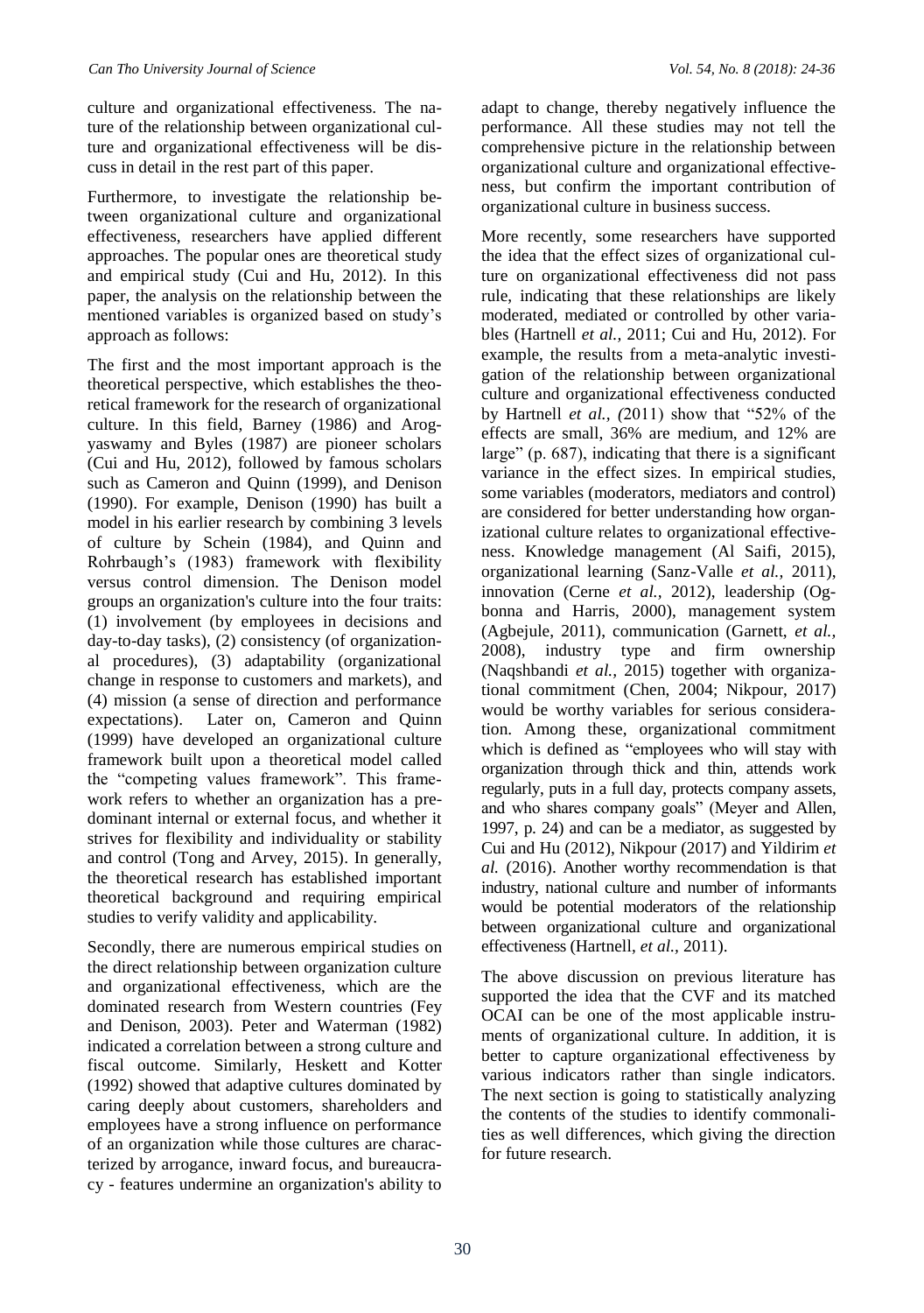#### **3 DESCRIPTIVE ANALYSIS AND KEY FINDINGS**

#### **3.1 Searching literature**

This paper used integrated approach grounded in a literature review of the core terms related to organizational culture and organizational effectiveness. The Proquest database and EBSCOHost Research Databases are used to conduct an electronickeyword search for published research articles on the two main areas: organizational culture and organizational effectiveness. From the roughly 148 search findings, related articles were considered; after reviewing, 69 articles were chosen for this study based on the following criteria: (1) articles with reliable resources from peer-reviewed forums; (2) subject relevance to the research objective; (3) timeframe from the years 2000 to 2017. In addition, books, book chapters and theoretical studies, which had in their title the terms organizational

culture and organizational effectiveness were searched, using Proquest database, EBSCOHost Research Databases and Google Scholar. Eight various relevant books, book chapters and theoretical studies were reviewed and chosen.

#### **3.2 Coding variables**

In order to combine and compare the information provided in the contents of 69 articles, the previous studies are classified based on criteria as follows: the measure of organizational culture, the measure of organizational effectiveness, and the relationship between them. Next, the theoretical models, types of organizational culture, measurement and relationship, etc. are further determined in each article. Additional relevant contents such as sector, location, and methodology of the studies are also recorded. Then, based on recorded variables, coding categories are developed and presented in Table 3.

| 1: CVF; 2: Denison; 3: Others                                  |
|----------------------------------------------------------------|
|                                                                |
| Measurement of organizational effec-1: Non-financial indicator |
| 2: Financial indicator                                         |
| 3: Mixed                                                       |
| 1: Having correlation;                                         |
| 0: No correlation;                                             |
|                                                                |
| The size and direction of the relation-Numeric                 |
|                                                                |
|                                                                |
| 0: Direct; 1: Indirect                                         |
| 1: Europe; 2: USA; 3 Asia; 4: Others                           |
| 1: Manufacture; 2: Service                                     |
|                                                                |

#### **Table 3: The coding categories**

#### **3.3 Descriptive analysis and findings**

Based on the foregoing discussion and Table 1 and Table 2, a total of 7 variables are identified, and each paper is classified based on whether a particular variable is presented or not (Table 3). This results in a matrix with 69x7 entries in Microsoft Excel. To identify differences and commonalities of the studies, the simple descriptive statistic was conducted. The significant findings are as follows:

- Of the 69 studies, 40 of them (58%) use the CVF model and its matched instrument (OCAI) for investigating organizational culture. The results from 38 of the 40 studies using CVF confirm the validity and reliability of the OCAI.

- Among 69 studies, 43 studies investigate the correlation between organizational culture and organizational effectiveness, 82% of them using

non-financial indicators to measure organizational effectiveness compared to only 9% for financial indicators and 9% for mixed approaches.

− There are 30 of the 43 studies (70%) highlighting the indirect relationship between organizational culture and organizational effectiveness, and the structural equation model (SEM) is the main analysis technique.

− The correlation between organizational culture and organizational effectiveness is demonstrated by most of the studies (98%). However, the size and the direction of the correlation is not always follow the same rule (Table 4). Table 4 shows the descriptive statistics of the correlations between different types of organizational culture based on the CVF model and the organizational effectiveness.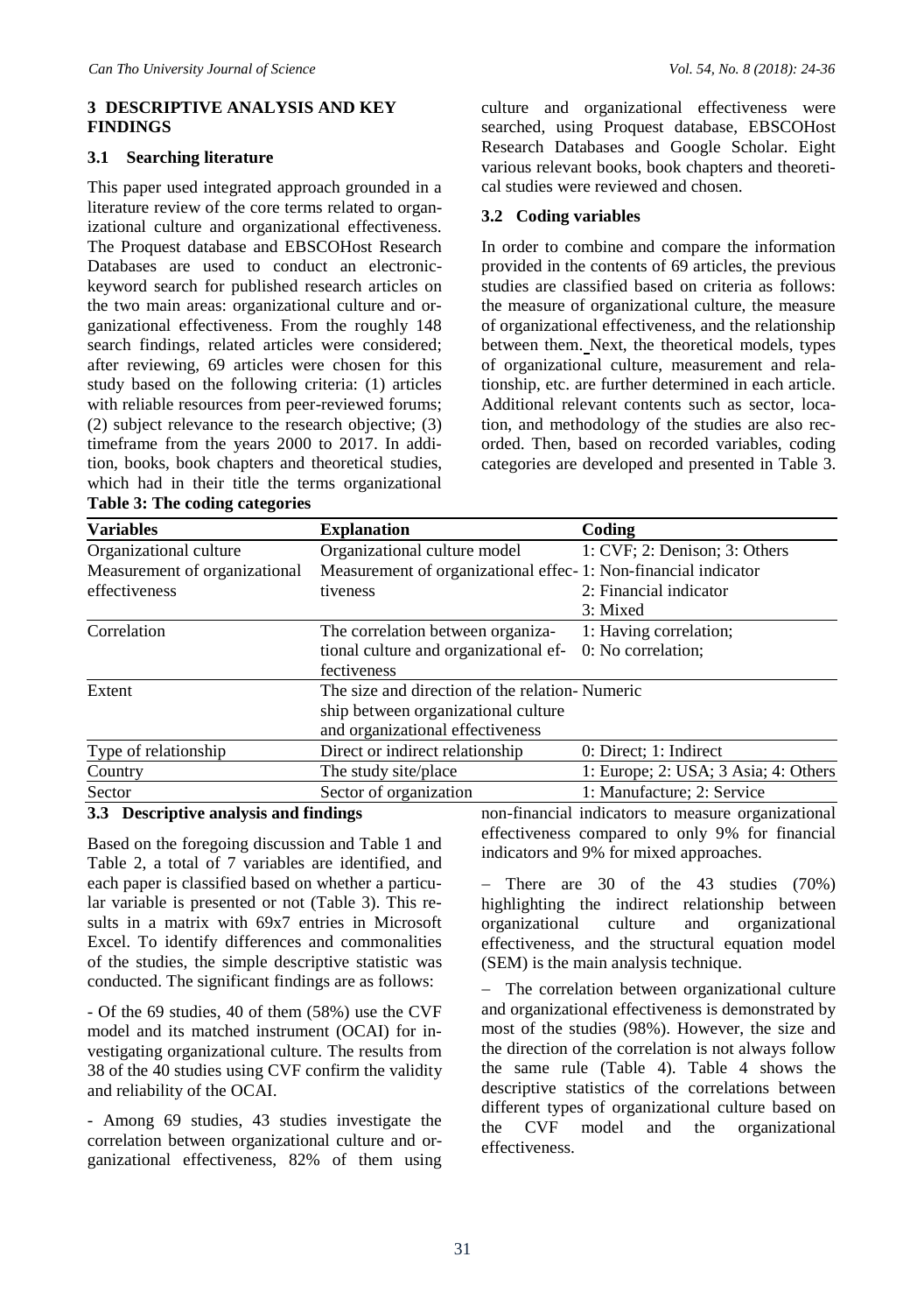| of Campagnomal Checcu (Chebb) |       |       |         |            |             |              |                 |                                              |                 |
|-------------------------------|-------|-------|---------|------------|-------------|--------------|-----------------|----------------------------------------------|-----------------|
| Type of<br>culture            | N     | Range | Min     | <b>Max</b> | <b>Mean</b> | Std.<br>Dev. | <b>Variance</b> | <b>Case by Direction of correla-</b><br>tion |                 |
|                               |       |       |         |            |             |              |                 | <b>Positive</b>                              | <b>Negative</b> |
| Hierarchy                     | 36.00 | 1.10  | $-0.45$ | 0.65       | $-0.04$     | 0.27         | 0.07            | 10.00                                        | 26.00           |
| Market                        | 32.00 | 1.22  | $-0.38$ | 0.84       | 0.23        | 0.24         | 0.06            | 27.00                                        | 5.00            |
| Adhocracy                     | 37.00 | 0.70  | $-0.02$ | 0.68       | 0.32        | 0.22         | 0.05            | 29.00                                        | 8.00            |
| Clan                          | 37.00 | 1.38  | $-0.52$ | 0.86       | 0.42        | 0.28         | 0.08            | 35.00                                        | 2.00            |

**Table 4: Results of descriptive statistics of correlation between types of organizational culture and organizational effectiveness**

As shown in Table 4, hierarchical culture generally has negative correlation with organizational effectiveness (26 cases and Mean of correlation is - 0.04), while market, adhocracy and clan cultures tend to have positive correlation (M=0.23, M=0.32, M=0.42, respectively). Especially, in most cases, clan culture presents positive correlation with organizational effectiveness. Moreover, the ranges (the difference between the minimum and maximum values of the correlation) are high for hierarchy, market and clan culture, which indicates of large dispersion of the data. In sum, the results from Table 4 imply an inconsistency in the size and direction of the correlation between organizational culture's types and organizational effectiveness. This finding supports the ideas that has been previously discussed on the forgoing section, indicating that the correlation between organizational culture and organizational effectiveness are likely moderated, mediated or controlled by other variables (Hartnell *et al.,* 2011; Cui and Hu, 2012).

#### **4 CONCLUSION AND SUGGESTIONS**

#### **4.1 Conclusion**

Through an integrated analysis of previous studies on organizational culture and organizational effectiveness during the last two decades, some important conclusions are drawn as follows:

Firstly, for measuring organizational culture, the CVF and its matched OCAI tool are suitable for quantitative research, especially for studies on describing organizational culture and on identification of culture types related to organizational effectiveness. However, a few of studies has not totally supported the validity and reliability of the OCAI (Hartnell *et al.,* 2011). Thus, modifying and revising the OCAI scale through qualitative research to fit with Vietnamese context are important.

Secondly, there is no single indicator that would give a whole picture of the organizational effectiveness. Therefore, researchers should put a serious consideration in the variable selection based on type of organization, sector, and objective of the study. In addition, there is a prominent tendency that most researchers prefer subjective approach by

comparing the indicators of the organization with their key competitors when measuring organizational effectiveness.

Thirdly, the results of the descriptive statistical analysis indicate that the relationship between organizational culture and organizational effectiveness is strongly supported by numerous studies. However, the sizes and the direction of the relationship does not always pass the rule, which refers possible moderators, mediators or controllers. Recently, the role of some variables such as knowledge management, organizational learning, management accounting system, quality techniques, industry, environmental uncertainty, authenticity, organizational commitment, company age, size and ownership, etc. has been considered in the relationship between organizational culture and organizational effectiveness. Unfortunately, the results are still inconsistent. Thus, this issue needs to be clarified by more empirical studies with seriously consideration of possible hidden variables.

#### **4.2 Suggestions for further research**

Drawing on the above conclusion on the measures of organizational culture and organizational effectiveness, together with the relationship between the two variables and the possible mediators, moderators and controllers, suggestions for further research are proposed. Firstly, the CVF model and its matched OCAI can be a worthy adaptation to describe organizational culture. Secondly, investigating the relationship between organizational culture and organizational effectiveness with serious consideration on the role of possible mediators, moderators and controllers can be a promising research field. Doing that is expected to make a moderately contribution to clarify the inconsistent of the size and direction of the relationship between the two variables.

#### **REFERENCES**

Agbejule, A., 2011. Organizational culture and performance: The role of management accounting system. Journal of Applied Accounting Research, 12(1):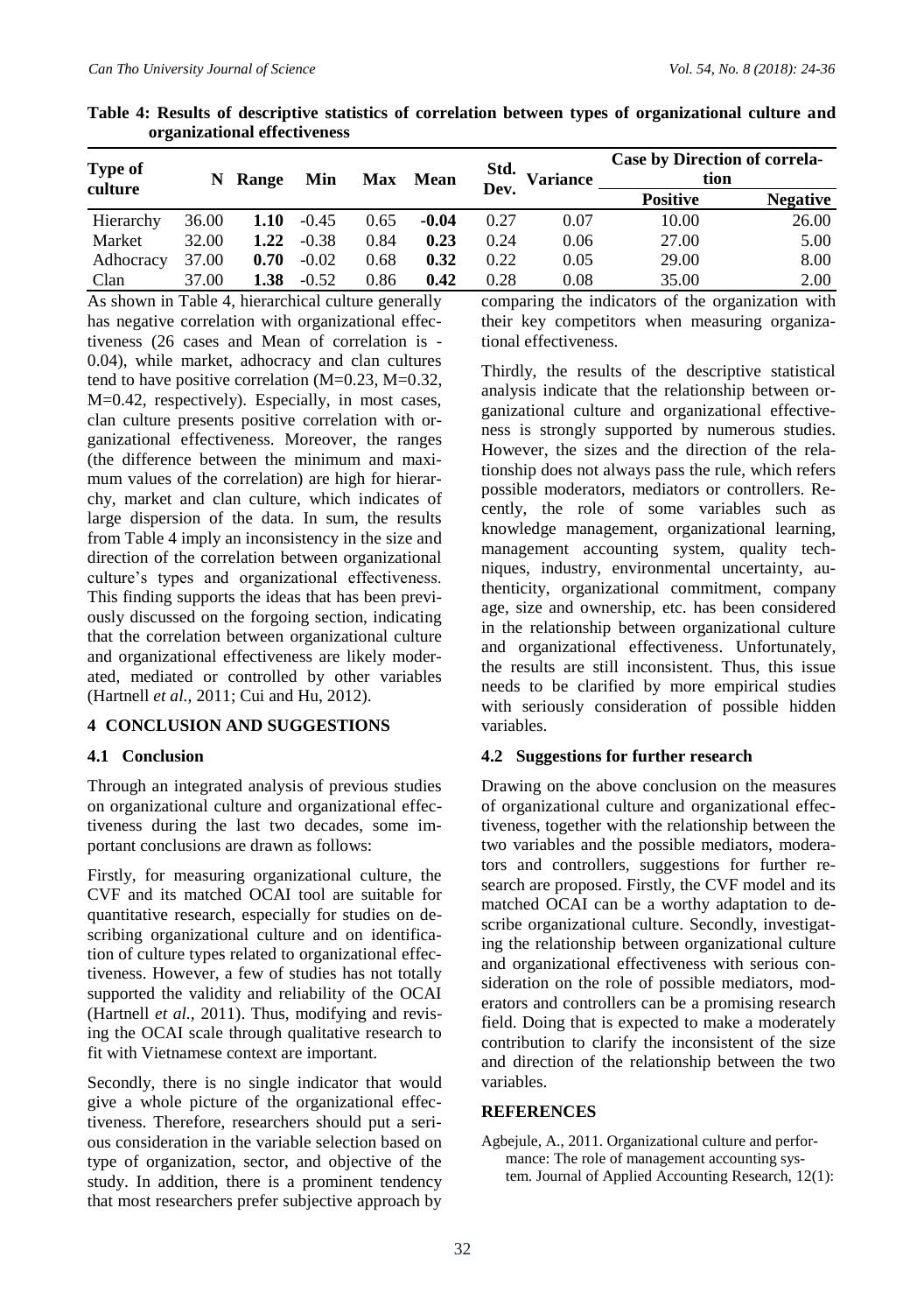74-89. Available from http://dx.doi.org/10.110809675421111130621.

- Ahmadi, S. A. A., Salamzadeh, Y., Daraei, M., and Akbari, J., 2012. Relationship between organizational culture and strategy implementation: Typologies and dimensions. Global Business and Management Research, 4(3): 286-299. Available from https://search.proquest.com/docview/1285239528?ac countid=39958.
- Akhavan, P., Ebrahim Sanjaghi, M., Rezaeenour, J., and Ojaghi, H., 2014. Examining the relationships between organizational culture, knowledge management and environmental responsiveness capability. VINE, 44(2): 228-248. Available from https://search.proquest.com/docview/1662760656?ac countid=39958.
- Aktaş, E., Çiçek, I. and Kıyak, M., 2011. The effect of organizational culture on organizational efficiency: The moderating role of organizational environment and CEO values. Procedia-Social and Behavioral Sciences, 24, pp.1560-1573. Available from https://ac.els-cdn.com/S187704281101620X/1-s2.0- S187704281101620X-main.pdf?\_tid=32909986 d2d0-4682-a870- 98e4db69466d&acdnat=1528886251\_c84216569a87 355f84a2e6a375a455fc.
- Al Saifi, S.A., 2015. Positioning organisational culture in knowledge management research. Journal of Knowledge Management, 19(2):164-189.
- Alizadeh, S., and Panahi, F., 2013. Organizational culture constructs in the development of organizational trust. International Journal of Management Research and Reviews, 3(8): 3238-3243. Available from https://search.proquest.com/docview/1460574384?ac countid=39958.
- Amah, E., and Ahiauzu, A., 2013. Employee involvement and organizational effectiveness. Journal of Management Development, 32(7): 661-674.
- Angle, H. L., and Perry, J. L., 1981. An empirical assessment of organizational commitment and organizational effectiveness. Administrative science quarterly, 26(1):1-14.
- Arefin, M. S., Hoque, M. R., and Bao, Y., 2015. The impact of business intelligence on organization's effectiveness: An empirical study. Journal of Systems and Information Technology, 17(3): 263-285. Available from https://search.proquest.com/docview/1697924259?ac

countid=39958.

- Asaad, Z. A., and Omer, B. M. R., 2016. How does information technology capability shape the relationship between organizational culture and innovation capability in manufacturing sectors? Paper presented at the 110-127. Available from https://search.proquest.com/docview/1858230657?ac countid=39958.
- Belias, D., and Koustelios, A., 2014. Organizational culture and job satisfaction: A review. International Review of Management and Marketing, 4(2): 132-149.
- Bigliardi, B., Dormio, A. I., Galati, F., and Schiuma, G., 2012. The impact of organizational culture on the job satisfaction of knowledge workers. Vine, 42(1):36- 51. Available from http://dx.doi.org/10.1108/03055721211207752.
- Cameron, K. S., and Quinn, R. E., 2006. Diagnosing and changing organizational culture: Based on the competing values framework. John Wiley & Sons.
- Cameron, K. S., and Quinn, R. E.,1999. Diagnosing and changing organisational culture. Reading: Addison-Wesley.
- Cameron, K., 2010. Organizational effectiveness. John Wiley & Sons, Ltd.
- Cao, Z., Huo, B., Li, Y., and Zhao, X., 2015. The impact of organizational culture on supply chain integration: A contingency and configuration approach. Supply Chain Management, 20(1): 24-41. Available from https://search.proquest.com/docview/1642629763?ac countid=39958.
- Carville, S. P., and Sudha, K. S., 2016. Impact of organizational culture on organizational commitment: A comparative analysis between the education and financial services sectors. International Journal of Education and Management Studies, 6(1): 40-47. Available from https://search.proquest.com/docview/1870564539?ac countid=39958.
- Cerne, M., Jaklic, M., Skerlavaj, M., Aydinlik, A. Ü., and Polat, D. D., 2012. Organizational learning culture and innovativeness in turkish firms. Journal of Management and Organization, 18(2): 193-219. Available from https://search.proquest.com/docview/1022032816?ac countid=39958.
- Chen, L. Y., 2004. Examining the effect of organization culture and leadership behaviors on organizational commitment, job satisfaction, and job performance at small and middle-sized firms of Taiwan. Journal of American Academy of Business, 5(1/2): 432-438.
- Chidambaranathan, K., and Regha, V. S., 2016. Diagnosing the organizational culture of higher education libraries in the united arab emirates using the competing values framework. LIBRES: Library and Information Science Research Electronic Journal, 26(2): 99-112. Available from [https://search.proquest.com/docview/1904124072?ac](https://search.proquest.com/docview/1904124072?accountid=39958) [countid=39958.](https://search.proquest.com/docview/1904124072?accountid=39958)
- Chun, J.S., Shin, Y., Choi, J.N. and Kim, M.S., 2013. How does corporate ethics contribute to firm financial performance? The mediating role of collective organizational commitment and organizational citizenship behavior. Journal of Management, 39(4), pp.853-877.Nirachon C. and Faridahwati M.S., 2011. Organizational culture as a moderator of the personality-managerial competency relationship. Leadership in Health Services, 24(2): 118-134. Available from http://dx.doi.org/10.1108/17511871111125693.
- Coram, P. J., Mock, T. J., and Monroe, G. S., 2011. Financial analysts' evaluation of enhanced disclosure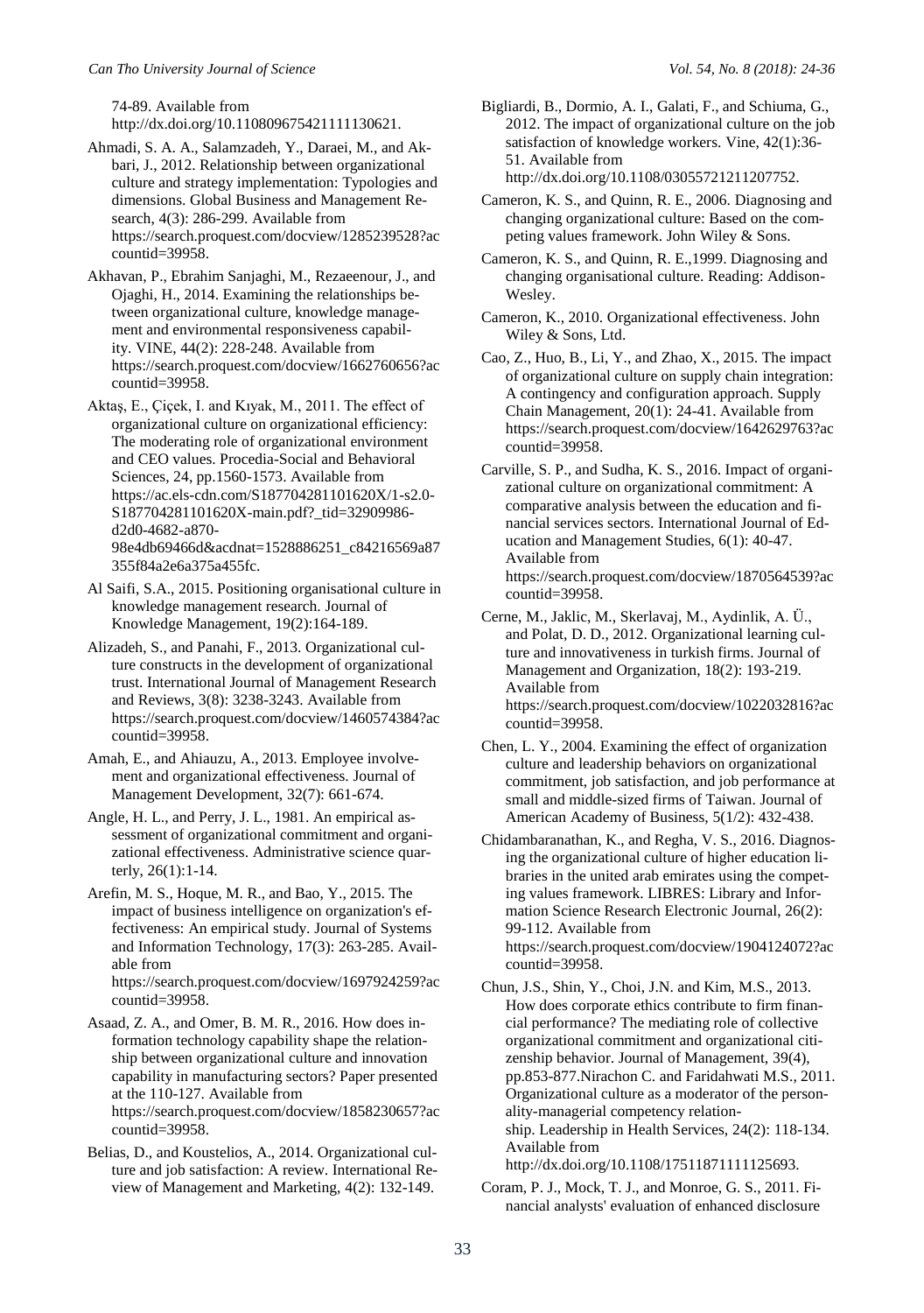of non-financial performance indicators. The British Accounting Review, 43(2): 87-101. Available from https://search.proquest.com/docview/874940047?acc ountid=39958.

- Cui, X. and Hu, J., 2012. A literature review on organization culture and corporate performance. International Journal of Business Administration, 3(2):28.
- Dalton, D. R., Daily, C. M., Certo, S. T., and Roengpitya, R., 2003. Meta-analyses of financial performance and equity: fusion or confusion?. Academy of Management Journal, 46(1):13-26.

Deem, J. W., DeLotell, P. J., and Kelly, K., 2015. The relationship of employee status to organizational culture and organizational effectiveness. The International Journal of Educational Management, 29(5): 563-581. Available fromhttps://search.proquest.com/docview/168696900 4? accountid=39958.

- Denison, D. R., 1990. Corporate culture and organizational effectiveness. John Wiley & Sons.
- Denison, D.R. & Neale, W.S., 1996. Denison organizational culture survey. Published by
- Denison Consulting, LLC. Available from [https://www.researchgate.net/file.](https://www.researchgate.net/file) PostFileLoader. html? id=5628980b5cd9e3575a8b4567&assetKey=AS%3 A287265914933249%401445500939827.
- Denison, D.R., 2001. Managing organizational change in transition economies. Lawrence Erlbaum Associates.
- Desai, H., and Jain, P. C., 1999. Firm performance and focus: Long-run stock market performance following spinoffs. Journal of Financial Economics, 54(1): 75- 101. Available from [https://search.proquest.com/docview/231718481?acc](https://search.proquest.com/docview/231718481?accountid=39958)

[ountid=39958.](https://search.proquest.com/docview/231718481?accountid=39958)

- Do Huu Hai, 2014. Identifying organizational culture criteria system – Applying in Vietnamese enterprises. Doctoral thesis. National University of Economics. Available from http://sdh.neu.edu.vn/nghiencuu-sinh-do-huu-hai-bao-ve-luan-an-tiensi\_\_225572.html
- Deshpandé, R., and Farley, J. U., 2004. Organizational culture, market orientation, innovativeness, and firm performance: an international research odyssey. International Journal of Research in Marketing, 21(1): 3-22.

Do Thi Minh Phuong and Nguyen Tich Nghi, 2016. Corporate culture of Saigon-Hanoi Commercial Joint Stock Bank (SHB) after merger. VNU Journal of Science, Social Sciences and Humanities, 30 (4): 65- 74. Available from http://repository.vnu.edu.vn/bitstream/VNU\_123/559 56/1/1480-1-2898-1-10-20160722.pdf.

Dossi, A., and Patelli, L., 2010. You learn from what you measure: Financial and non-financial performance measures in multinational companies. Long Range Planning, 43(4): 498. Available from

https://search.proquest.com/docview/746044362?acc ountid=39958.

- Eckenhofer, E., and Ershova, M., 2011. Organizational culture as the driver of dense intra-organizational networks. Journal of Competitiveness, 3(2): 28-42.
- Erkutlu, H., 2011. The moderating role of organizational culture in the relationship between organizational justice and organizational citizenship behaviors. Leadership & Organization Development Journal, 32(6): 532-554. Available from http://dx.doi.org/10.1108/01437731111161058.
- Fey, C. F., and Denison, D. R., 2003. Organizational culture and effectiveness: can American theory be applied in Russia? Organization science, 14(6): 686-706.

Gambi, L.D.N., Boer, H., Gerolamo, M.C., Jørgensen, F. and Carpinetti, L.C.R., 2015. The relationship between organizational culture and quality techniques, and its impact on operational performance. International Journal of Operations & Production Management, 35(10): 1460-1484.

- Goromonzi, W.O., 2016. Organizational culture, strategy implementation and commercial bank performance in Zimbabwe. International Review of Management and Marketing, 6(2). Available from https://search.proquest.com/docview/16869690 04?accountid=816339.
- Gupta, B., 2011. A comparative study of organizational strategy and culture across industry. Benchmarking, 18(4):510-528. Available from http://dx.doi.org/10.1108/14635771111147614.
- Hadian, D., 2017. The relationship organizational culture and organizational commitment on public service quality; perspective local government in Bandung, Indonesia. International Review of Management and Marketing, 7(1). Available from https://search.proquest.com/docview/1865226795?ac countid=39958.
- Haffar, M., Al-Karaghouli, W., and Ghoneim, A., 2014. An empirical investigation of the influence of organizational culture on individual readiness for change in syrian manufacturing organizations. Journal of Organizational Change Management, 27(1): 5-22. Available from http://dx.doi.org/10.1108/JOCM-04- 2012-0046.
- Hartnell, C. A., Ou, A. Y., and Kinicki, A., 2011. Organizational culture and organizational effectiveness: a meta-analytic investigation of the competing values framework's theoretical suppositions. Journal of Applied Psychology, 96(4): 677-694. Available from https://pdfs.semanticscholar.org/0d6f/960dd2dd653a aaeab9ade231795832519587.pdf
- Heritage, B., Pollock, C., and Roberts, L., 2014. Validation of the organizational culture assessment instrument. PLoS One, 9(3). Available from http://dx.doi.org/10.1371/journal.pone.0092879.
- Heskett, J. L., and Kotter, J. P., 1992. Corporate culture and performance. Business Review, 2(5): 83-93.
- Hofstede, G., 2001. Culture's recent consequences: Using dimension scores in theory and re-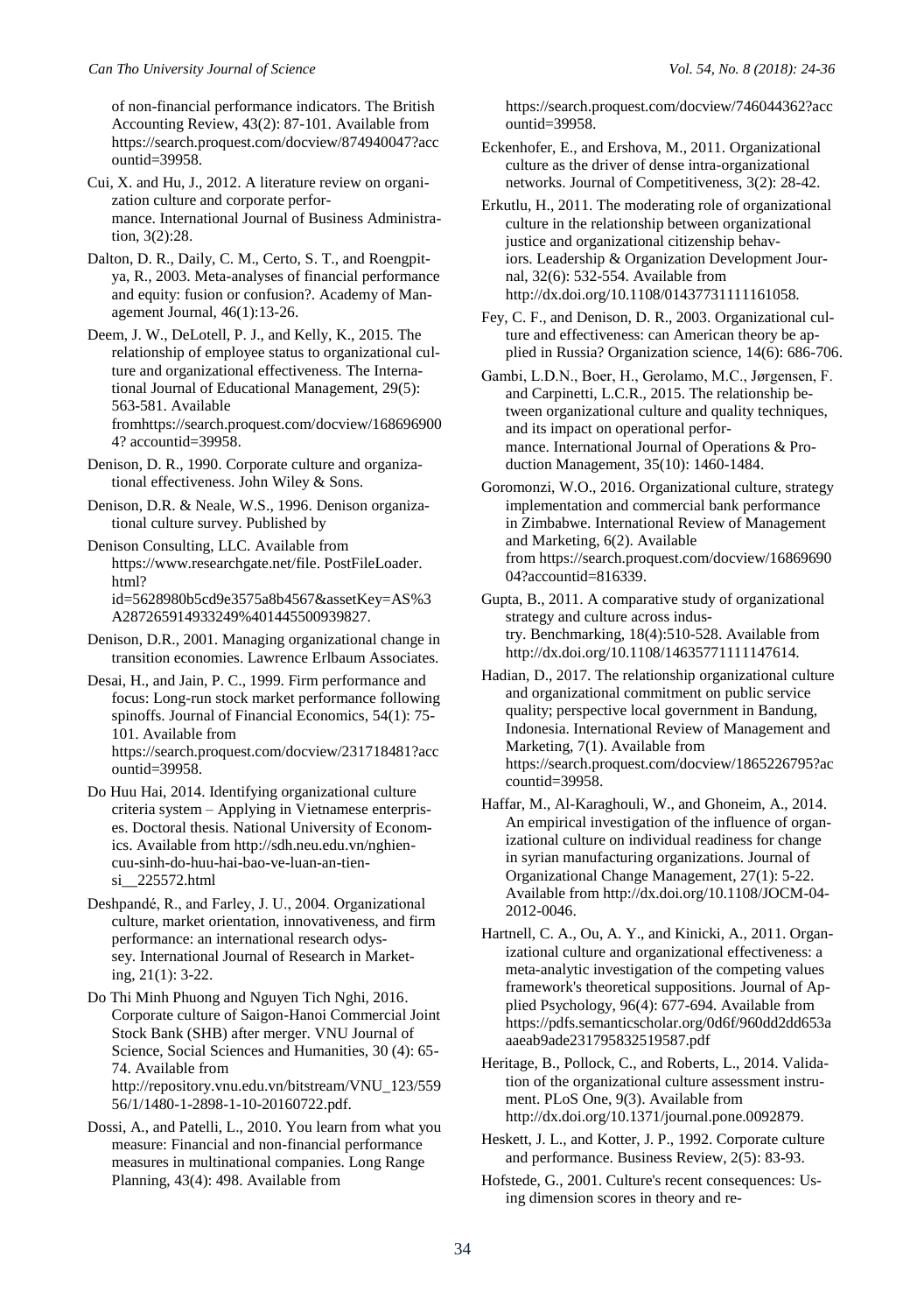search. International Journal of cross cultural management, 1(1): 11-17.

Huey Yiing, L., and Zaman Bin Ahmad, K., 2009. The moderating effects of organizational culture on the relationships between leadership behaviour and organizational commitment and between organizational commitment and job satisfaction and performance. Leadership & Organization Development Journal, 30(1): 53-86.

Ingy Essam, E. S., 2017. The impact of knowledge management capability, organizational learning, and supply chain management practices on organizational performance. International Journal of Business and Economic Development (IJBED), 5(1). Available from https://search.proquest.com/docview/1934153785?acco untid=39958.

Kaplan, R.S. and Norton, D.P., 1996. Using the balanced scorecard as a strategic management system.

Kim Jean Lee, S., and Yu, K., 2004. Corporate culture and organizational performance. Journal of managerial psychology, 19(4): 340-359. Available from https://doi.org/10.1108/02683940410537927

Kwan, P., and Walker, A., 2004. Validating the competing values model as a representation of organizational culture through inter-institutional comparisons. Organizational Analysis, 12(1): 21-37. Available from<https://doi.org/10.1108/eb028984>

LaCasse, J. A., 2010. A Multimethod Organizational Culture Analysis of a State Correctional Institution Using a Modified Denison Organizational Culture Survey (Doctoral dissertation, University of St. Thomas (Saint Paul, Minn.).

Laforet, S., 2016. Effects of organisational culture on organisational innovation performance in family firms. Journal of Small Business and Enterprise Development, 23(2): 379-407. Available from https://search.proquest.com/docview/1785209294?ac countid=39958.

Lamond, D., 2003. The value of Quinn's competing values model in an Australian context. Journal of Managerial Psychology, 18(1): 46-59.

Liu, Y., 2003. An examination of the long -run market reaction to the announcement of dividend omissions and reductions (Order No. 3086406). Available from ProQuest Central. (305346071). Available from https://search.proquest.com/docview/305346071?acc ountid=39958.

Mai Nguyen, 2016. Workshop news: Building corporate culture, Vietnamese business culture for sustainable development. Communist Review. Available from http://www.tapchicongsan.org.vn/Home/Thong-tin-lyluan/2016/41524/Tin-Hoi-thao-Xay-dung-van-hoadoanh-nghiep-van-hoa-doanh.aspx (in Vietnamese).

Meyer, J. P., and Allen, N. J., 1997. Commitment in the workplace. Sage Publications.

Morissette, R., 1997. Toward a theory of information choices in organisations: An integrative approach (Order No. NQ21371). Available from ProQuest Central. (304417254). Available from

https://search.proquest.com/docview/304417254?acc ountid=39958

Mousavi, S. A., Hosseini, S. Y., and Hassanpour, N., 2015. On the effects of organizational culture on organizational performance: An iranian experience in state bank branches. Iranian Journal of Management Studies, 8(1): 97-116. Available from https://search.proquest.com/docview/1645017329?ac countid=39958.

Naqshbandi, M. M., Kaur, S., Sehgal, R., and Subramaniam, I. D., 2015. Organizational culture profile of Malaysian high-tech industries. Asia - Pacific Journal of Business Administration, 7(1): 2-19. Available from https://search.proquest.com/docview/1690463545?acco untid=39958.

Naranjo-Valencia, J. C., Jiménez-Jiménez, D., and Sanz-Valle, R., 2011. Innovation or imitation? The role of organizational culture. Management Decision, 49(1): 55-72.

Nguyen Hai Minh, 2015. Corporate culture model at state-owned commercial banks before and after Vietnam's accession to the WTO. VNU Journal of Science, Economics and Business, 31(3): 10-20. Available from https://js.vnu.edu.vn/EAB/article/view/45 (in Vietnamese).

Nguyen Viet Loc, 2009. Organizational Culture of Hanoi National University in the context of innovation and integration. VNU Journal of Science, Economics and Business, 25: 230-238. Available from: [http://repositories.vnu.edu.vn/jspui/handle/12345678](http://repositories.vnu.edu.vn/jspui/handle/123456789/904) [9/904](http://repositories.vnu.edu.vn/jspui/handle/123456789/904) (in Vietnamese).

Nikpour, A., 2017. The impact of organizational culture on organizational performance: The mediating role of employee's organizational commitment. International Journal of Organizational Leadership, 6(1): 65.

Ogbonna, E., and Harris, L. C., 2000. Leadership style, organizational culture and performance: empirical evidence from UK companies. International Journal of Human Resource Management, 11(4): 766-788.

Papadimitriou, A., and Kargas, A., 2012. The relationship between organizational culture and market orientation in the greek telecommunication companies. Netnomics : Economic Research and Electronic Networking, 13(1): 1-23. Available from http://dx.doi.org/10.1007/s11066-012-9066-0.

Peter, T. J., and Waterman, R. H., 1982. In search of excellence: Lessons from America's best-run companies. Warner Book, New York.

Plakhotnik, M. S., and Rocco, T. S., 2013. Organizational culture: A literature review of the AHRD 1994- 2005 Proceedings.

Prajogo, D. I., and McDermott, C. M., 2011. The relationship between multidimensional organizational culture and performance. International Journal of Operations & Production Management, 31(7): 712- 735. Available from http://dx.doi.org/10.1108/01443571111144823.